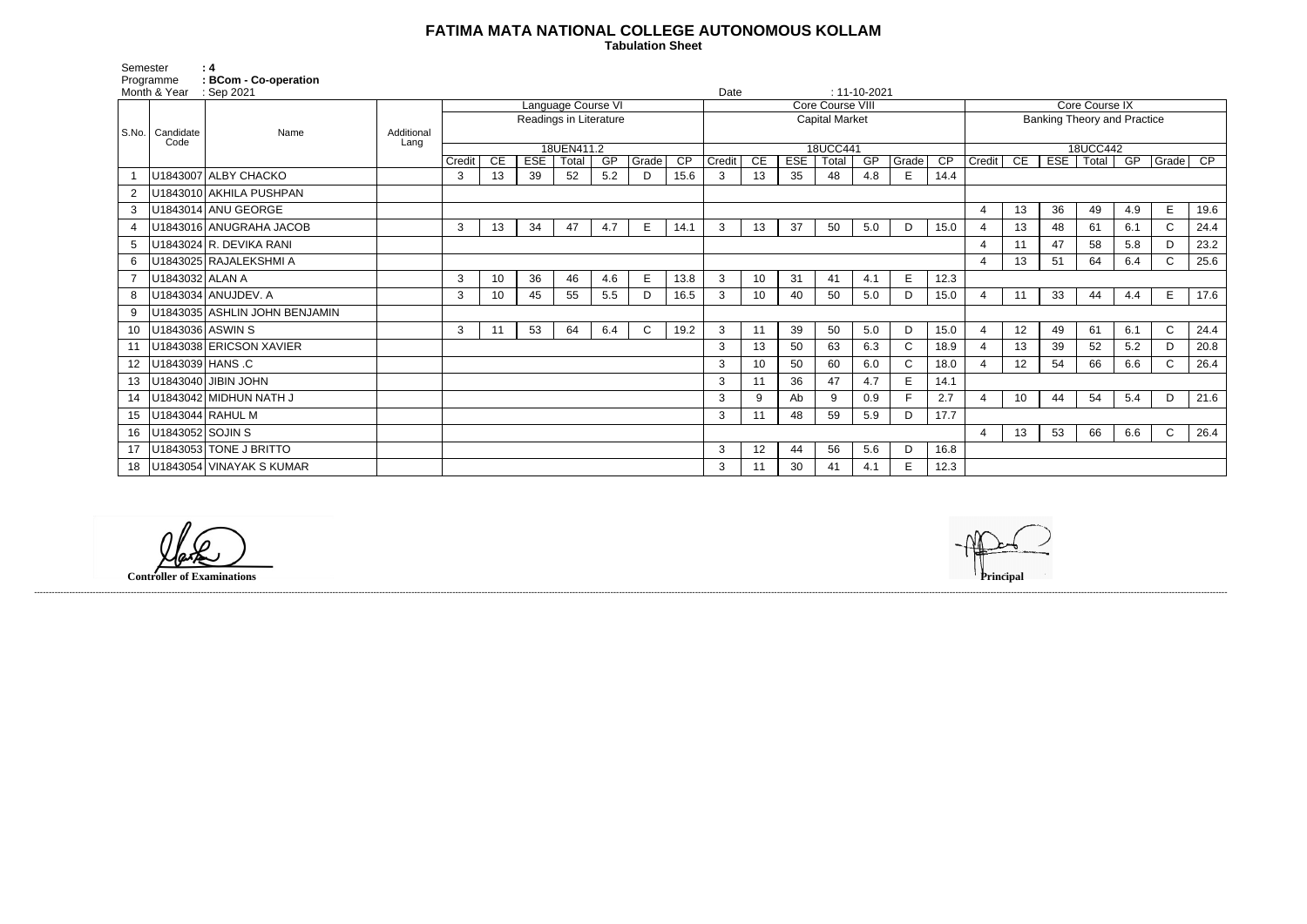|    |                           |                               |            | Core Course X               |    |            |       |     |       | <b>Complementary Course IV</b>     |              |          |     |       |     |              | <b>Elective Course II</b>                  |                |                 |            |                  |     |              |      |  |
|----|---------------------------|-------------------------------|------------|-----------------------------|----|------------|-------|-----|-------|------------------------------------|--------------|----------|-----|-------|-----|--------------|--------------------------------------------|----------------|-----------------|------------|------------------|-----|--------------|------|--|
|    |                           |                               |            | <b>Corporate Accounting</b> |    |            |       |     |       | Information Technology in Business |              |          |     |       |     |              | Co-operative Management and Administration |                |                 |            |                  |     |              |      |  |
|    | S.No.   Candidate<br>Code | Name                          | Additional |                             |    |            |       |     |       |                                    |              |          |     |       |     |              |                                            |                |                 |            |                  |     |              |      |  |
|    |                           |                               | Lang       | 18UCC443                    |    |            |       |     |       |                                    |              | 18UCC431 |     |       |     |              |                                            | 18UCC461.2     |                 |            |                  |     |              |      |  |
|    |                           |                               |            | Credit                      | CE | <b>ESE</b> | Total | GP  | Grade | CP                                 | Credit       | CE       | ESE | Total | GP  | Grade CP     |                                            | Credit         | CE              | <b>ESE</b> | Total            | GP  | Grade        | CP   |  |
|    |                           | U1843007 ALBY CHACKO          |            | 4                           | 15 | 47         | 62    | 6.2 |       | 24.8                               |              |          |     |       |     |              |                                            |                | 15              | 37         | 52               | 5.2 | D.           | 20.8 |  |
|    |                           | U1843010 AKHILA PUSHPAN       |            |                             |    |            |       |     |       |                                    |              |          |     |       |     |              |                                            |                | 14              | 53         | 67               | 6.7 | C.           | 26.8 |  |
| 3  |                           | U1843014 ANU GEORGE           |            |                             |    |            |       |     |       |                                    | 3            | 17       | 45  | 62    | 6.2 | $\mathsf{C}$ | 18.6                                       |                | 14              | Ab         | 14               | 1.4 | F.           | 5.6  |  |
|    |                           | U1843016 ANUGRAHA JACOB       |            | 4                           | 15 | 43         | 58    | 5.8 | D     | 23.2                               | 3            | 17       | 50  | 67    | 6.7 | $\mathsf{C}$ | 20.1                                       |                | 15              | 40         | 55               | 5.5 | D            | 22.0 |  |
| 5  |                           | U1843024 R. DEVIKA RANI       |            |                             |    |            |       |     |       |                                    |              |          |     |       |     |              |                                            |                |                 |            |                  |     |              |      |  |
|    |                           | U1843025 RAJALEKSHMI A        |            |                             |    |            |       |     |       |                                    |              |          |     |       |     |              |                                            |                |                 |            |                  |     |              |      |  |
|    | U1843032 ALAN A           |                               |            |                             |    |            |       |     |       |                                    |              |          |     |       |     |              |                                            | $\overline{4}$ | 15              | 33         | 48               | 4.8 | E            | 19.2 |  |
| 8  |                           | U1843034 ANUJDEV. A           |            |                             |    |            |       |     |       |                                    | $\mathbf{3}$ | 12       | 48  | 60    | 6.0 | $\mathsf{C}$ | 18.0                                       |                | 13              | 18         | 31               | 3.1 | F.           | 12.4 |  |
| 9  |                           | U1843035 ASHLIN JOHN BENJAMIN |            |                             |    |            |       |     |       |                                    |              |          |     |       |     |              |                                            |                | 13              | 37         | 50               | 5.0 | D            | 20.0 |  |
| 10 | U1843036 ASWIN S          |                               |            | $\overline{4}$              | 13 | 36         | 49    | 4.9 | E     | 19.6                               | 3            | 14       | 58  | 72    | 7.2 | B            | 21.6                                       |                | 15 <sub>1</sub> | 50         | 65               | 6.5 | C.           | 26.0 |  |
|    |                           | U1843038 ERICSON XAVIER       |            |                             |    |            |       |     |       |                                    |              |          |     |       |     |              |                                            |                |                 |            |                  |     |              |      |  |
| 12 |                           | U1843039 HANS .C              |            | $\overline{4}$              | 11 | 62         | 73    | 7.3 | B     | 29.2                               |              |          |     |       |     |              |                                            | $\overline{4}$ | 13              | 51         | 64               | 6.4 | $\mathsf{C}$ | 25.6 |  |
| 13 |                           | U1843040 JIBIN JOHN           |            | $\boldsymbol{4}$            | 12 | 54         | 66    | 6.6 |       | 26.4                               |              |          |     |       |     |              |                                            |                |                 |            |                  |     |              |      |  |
| 14 |                           | U1843042 MIDHUN NATH J        |            | $\overline{4}$              | 10 | Ab         | 10    | 1.0 |       | 4.0                                | 3            | 13       | 39  | 52    | 5.2 | D            | 15.6                                       |                | 12 <sup>°</sup> | Ab         | 12 <sup>12</sup> | 1.2 | F            | 4.8  |  |
| 15 |                           | U1843044 RAHUL M              |            | $\overline{\mathbf{4}}$     | 15 | 51         | 66    | 6.6 |       | 26.4                               |              |          |     |       |     |              |                                            |                |                 |            |                  |     |              |      |  |
| 16 | U1843052 SOJIN S          |                               |            | $\overline{4}$              | 12 | 58         | 70    | 7.0 | B     | 28.0                               |              |          |     |       |     |              |                                            | 4              | 15              | 43         | 58               | 5.8 | D            | 23.2 |  |
| 17 |                           | U1843053 TONE J BRITTO        |            | $\overline{4}$              | 14 | 52         | 66    | 6.6 |       | 26.4                               |              |          |     |       |     |              |                                            |                |                 |            |                  |     |              |      |  |
| 18 |                           | U1843054 VINAYAK S KUMAR      |            |                             | 14 | 40         | 54    | 5.4 |       | 21.6                               |              |          |     |       |     |              |                                            |                |                 |            |                  |     |              |      |  |

------------------------------------------------------------------------------------------------------------------------------------------------------------------------------------------------------------------------------------------------------------------------------------------------------------------------------------------------------------------------------------------------------------------------

**Controller of Examinations**